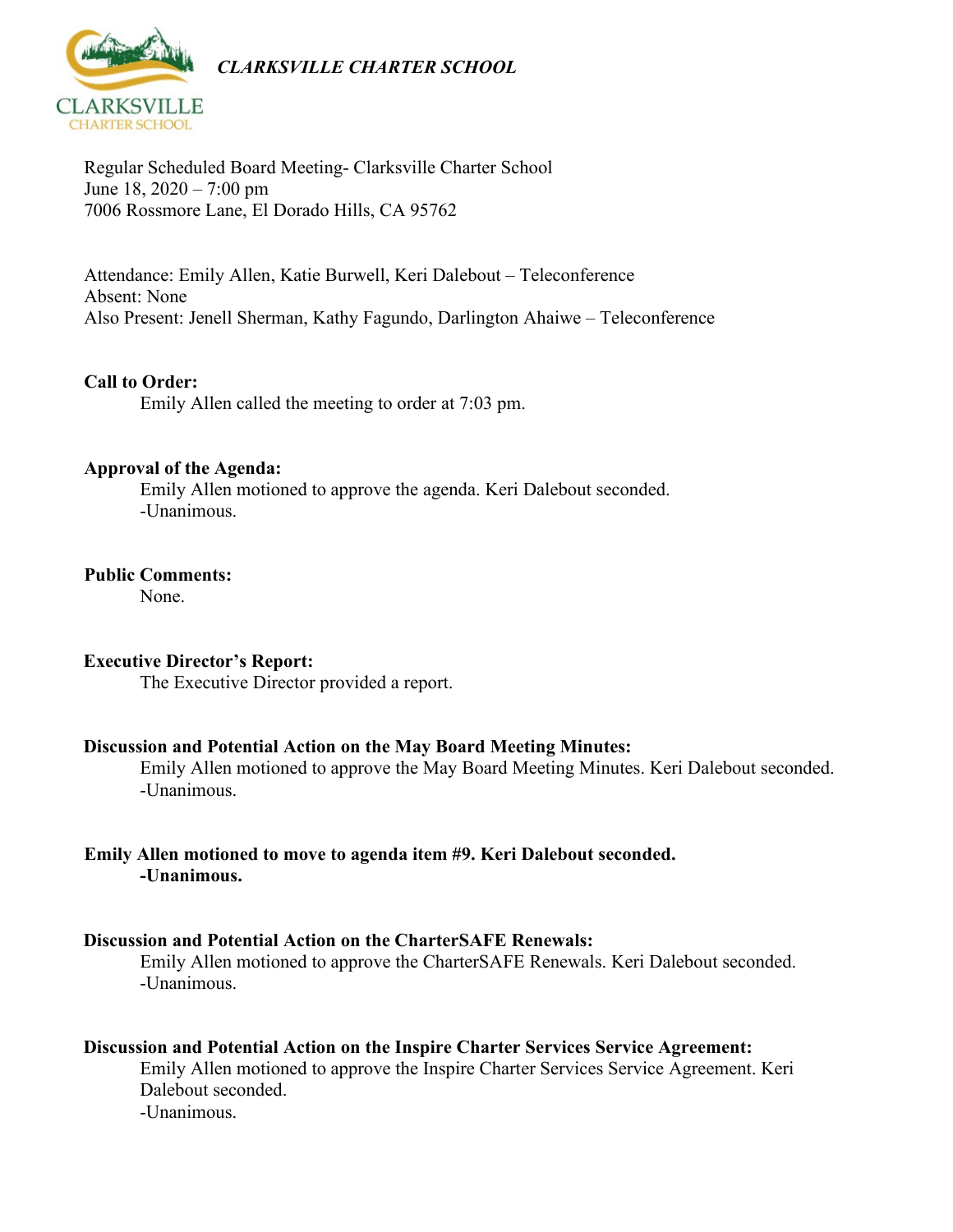

*CLARKSVILLE CHARTER SCHOOL*

## **Discussion and Potential Action on the Compensation Policy:**

Emily Allen motioned to approve the Compensation Policy. Keri Dalebout seconded. -Unanimous.

**Emily Allen motioned to return to agenda item #6. Keri Dalebout seconded. -Unanimous.**

#### **Discussion and Potential Action on the May Financials:**

Emily Allen motioned to approve the May Financials as amended with a new due/to form. Keri Dalebout seconded. -Unanimous.

#### **Discussion and Potential Action on the 2020 – 2021 Budget:**

Emily Allen motioned to approve the 2020 – 2021 Budget. Katie Burwell seconded. -Unanimous.

# **Emily Allen motioned to move to agenda item #23. Katie Burwell seconded. -Unanimous.**

#### **Closed Session:**

**Public Employee Performance Evaluation: Executive Director § 54956.7 Conference with Legal Counsel Anticipated Litigation (One Case) § 54956.9 Conference with Real Property Negotiators: 4750 Grove Street, Rocklin, CA 95677 § 54957.8**

Emily Allen motioned into closed session at 7:54 pm. Katie Burwell seconded. -Unanimous.

Emily Allen motioned to exit closes session at 9:58 pm. Katie Burwell seconded. -Unanimous.

#### **Public Employee Performance Evaluation: Executive Director § 54956.7**

The Board reported out that an evaluation of the Executive Director was conducted in closed session.

**Conference with Legal Counsel Anticipated Litigation (One Case) § 54956.9**

The Board reported out that no action was taken in closed session.

#### **Conference with Real Property Negotiators: 4750 Grove Street, Rocklin, CA 95677 § 54957.8**

The Board reported out that no action was taken in closed session.

# **Emily Allen motioned to move to agenda item #8. Keri Dalebout seconded. -Unanimous.**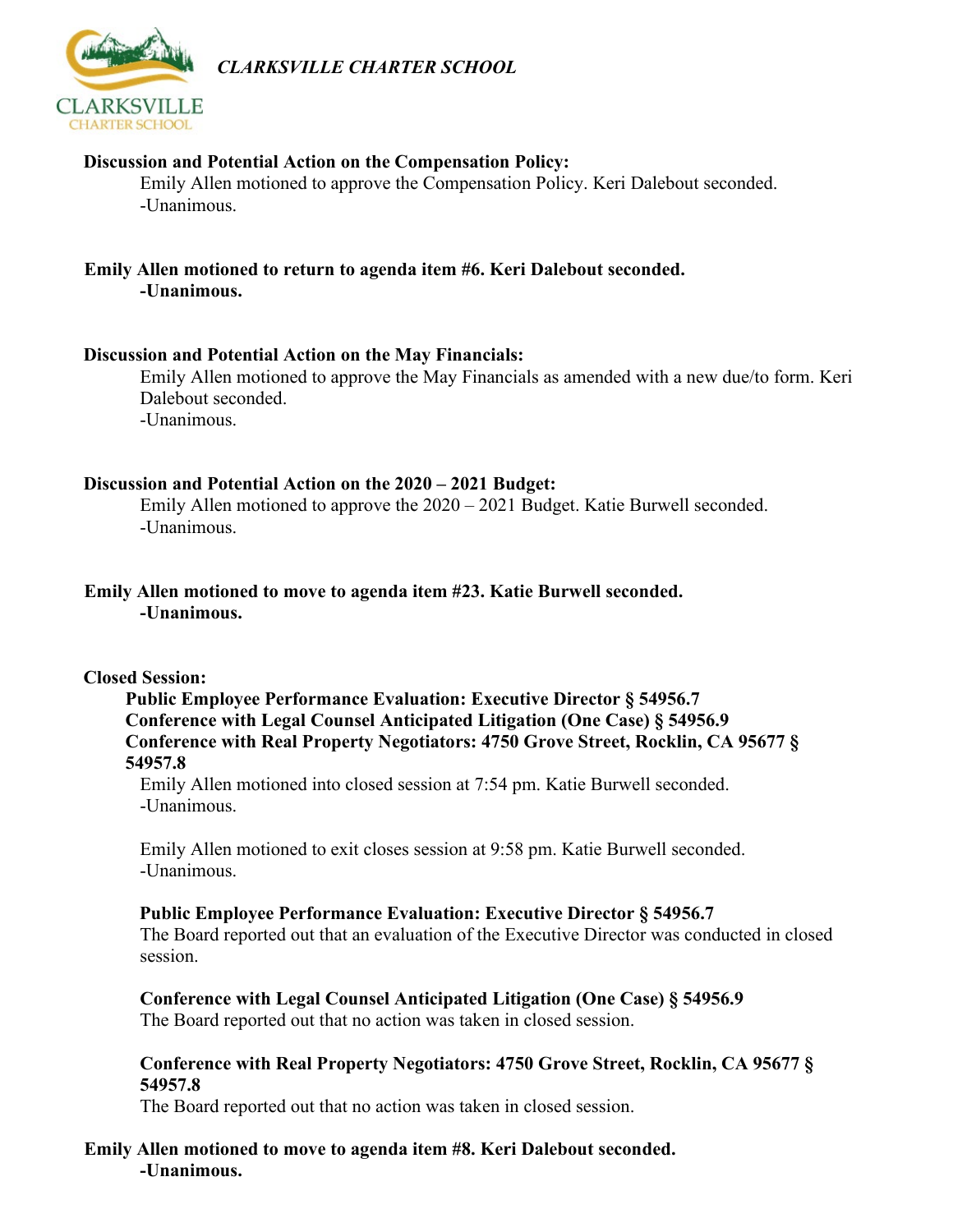

*CLARKSVILLE CHARTER SCHOOL*

# **Discussion and Potential Action on the COVID-19 Plans (Executive Order: N-56-20 Operations Written Report):**

Emily Allen motioned to approve the COVID-19 Plans (Executive Order: N-56-20 Operations Written Report). Keri Dalebout seconded. -Unanimous.

#### **Discussion and Potential Action on the Educational Vendor Policies and Procedures:**

Emily Allen motioned to approve the Educational Vendor Policies and Procedures. Katie Burwell seconded.

-Unanimous.

#### **Discussion and Potential Action on the Field Trip Policy:**

The Board of directors tabled the Field Trip Policy.

#### **Discussion and Potential Action on the Comprehensive School Safety Plan:**

Emily Allen motioned to approve the Comprehensive School Safety Plan. Keri Dalebout seconded.

-Unanimous.

#### **Discussion and Potential Action on the Extended TK Planning Amount Depreciation Chart:**

Emily Allen motioned to approve the Extended TK Planning Amount Depreciation Chart. Katie Burwell seconded.

-Unanimous.

#### **Discussion and Potential Action on the Classified Calendar:**

Emily Allen motioned to approve the Classified Calendar. Keri Dalebout seconded. -Unanimous.

#### **Discussion and Potential Action on the Appointment of Board Members:**

No action was taken.

#### **Discussion and Potential Action on the Bylaws:**

Emily Allen motioned to approve the Bylaws. Katie Burwell seconded. -Unanimous.

#### **Discussion and Potential Action on Affirming of Board Members and their New Term:**

Emily Allen motioned to Affirm Board Members and the terms of:

- Emily Allen  $-1$  year
- Katie Burwell 1 year
- Keri Dalebout  $-2$  years.

Katie Burwell seconded.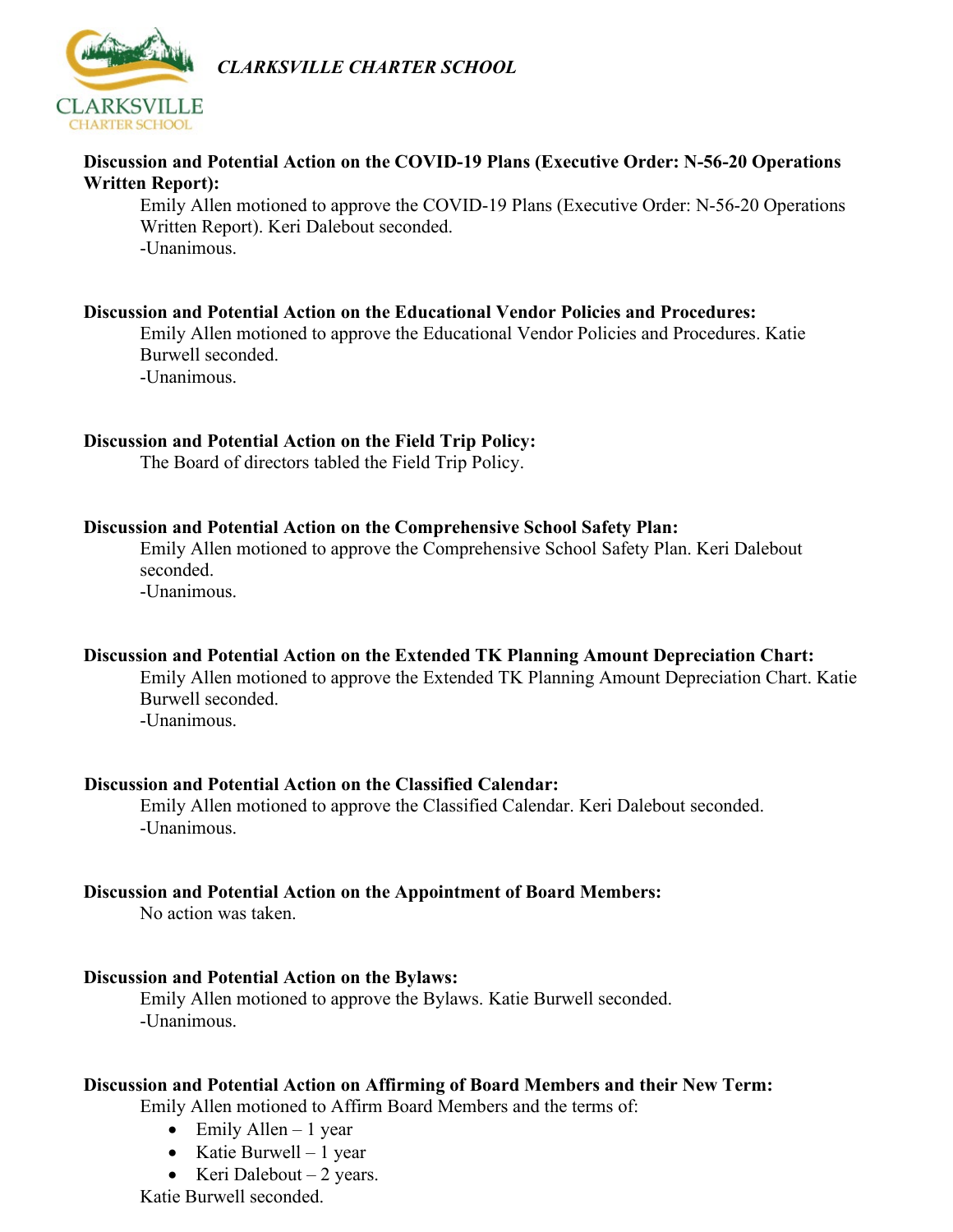



-Unanimous.

# **Discussion and Potential Action on the Election of Officers:**

The Board affirms the officers to their present offices:

- Emily Allen to the office of President.
- Keri Dalebout to the office of Treasurer.
- Katie Burwell to the office of Secretary.

# **Discussion and Potential Action on the Board Meeting Calendar:**

Emily Allen motioned to approve the Board Meeting Calendar. Keri Dalebout seconded. -Unanimous.

#### **Discussion and Potential Action on the Board Resolution – Stipend Expense for Travel, Internet and Phone:**

The Board of Directors tabled the Board Resolution – Stipend Expense for Travel, Internet and Phone.

# **Discussion and Potential Action on the Executive Director Contract, Salary, and Fringe Benefits:**

Emily Allen motioned to approve the Executive Director Contract, Salary, and Fringe Benefits of a 2-year contract for \$175,000 plus \$700 per month in fringe benefits. Katie Burwell seconded.

-Unanimous.

# **Announcement of Next Regular Scheduled Board Meeting:**

The Board announced the next regular scheduled Board Meeting for July 30, 2020 at 7:00 pm.

#### **Adjournment:**

Emily Allen motioned to adjourn the meeting at 11:11 pm. Katie Burwell seconded. -Unanimous

Prepared by: Bryanna Brossman

Noted by:

[Katie Burwell \(Jul 31, 2020 12:01 PDT\)](https://na2.documents.adobe.com/verifier?tx=CBJCHBCAABAALPLk65n5RnBFblVUJK14SyxDAAxtpiwF)

Board Secretary